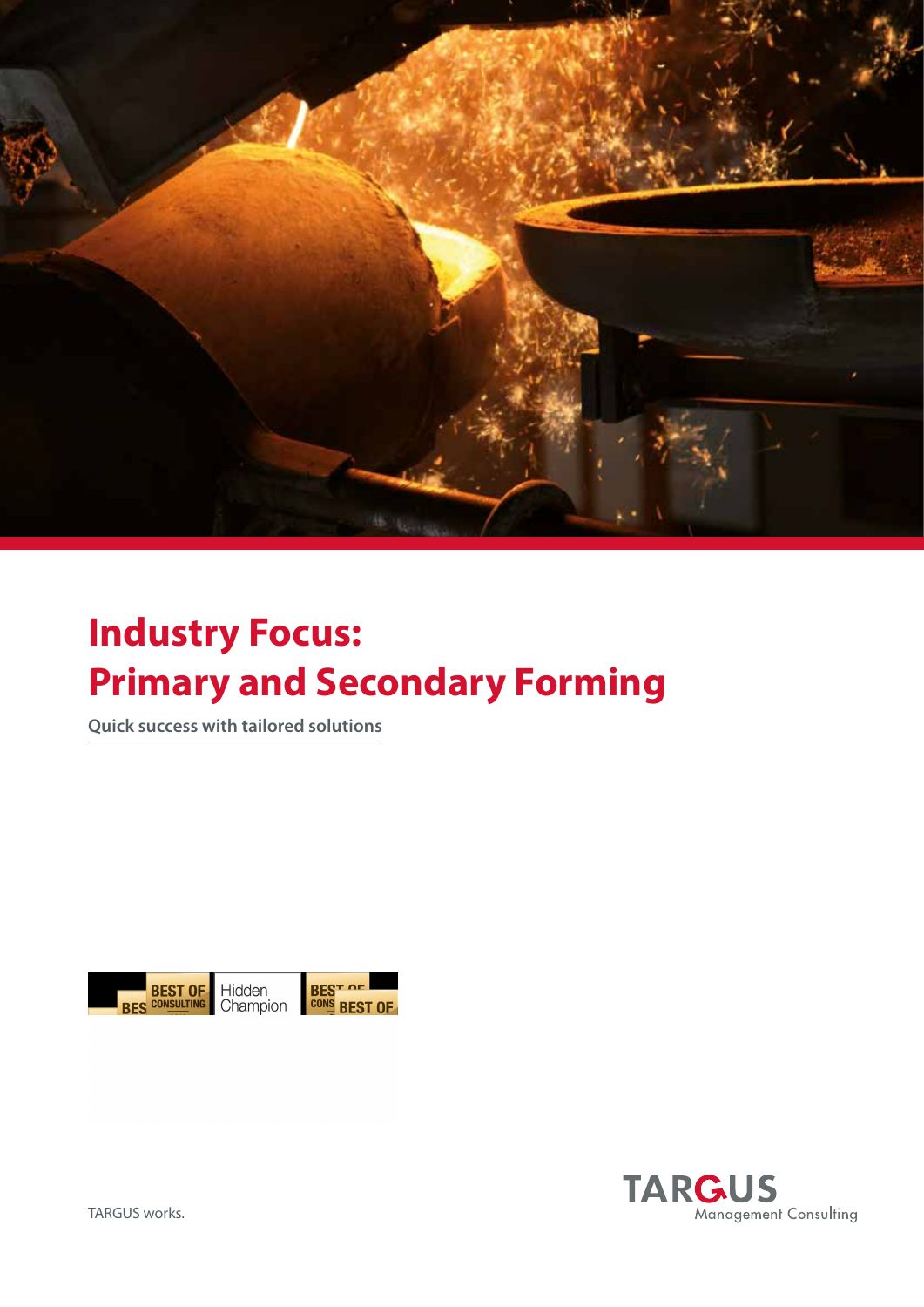### **TARGUS Expertise**

**Efficient consulting and sustainable change**

We are the industry's leading consulting company for operations in the primary and secondary forming industry. Since its founding in 2001, TARGUS has gained substantial experience and expertise in more than 100 projects in this industry, covering the entire value chain. The selected project examples in this brochure provide an overview of our experience and way of working.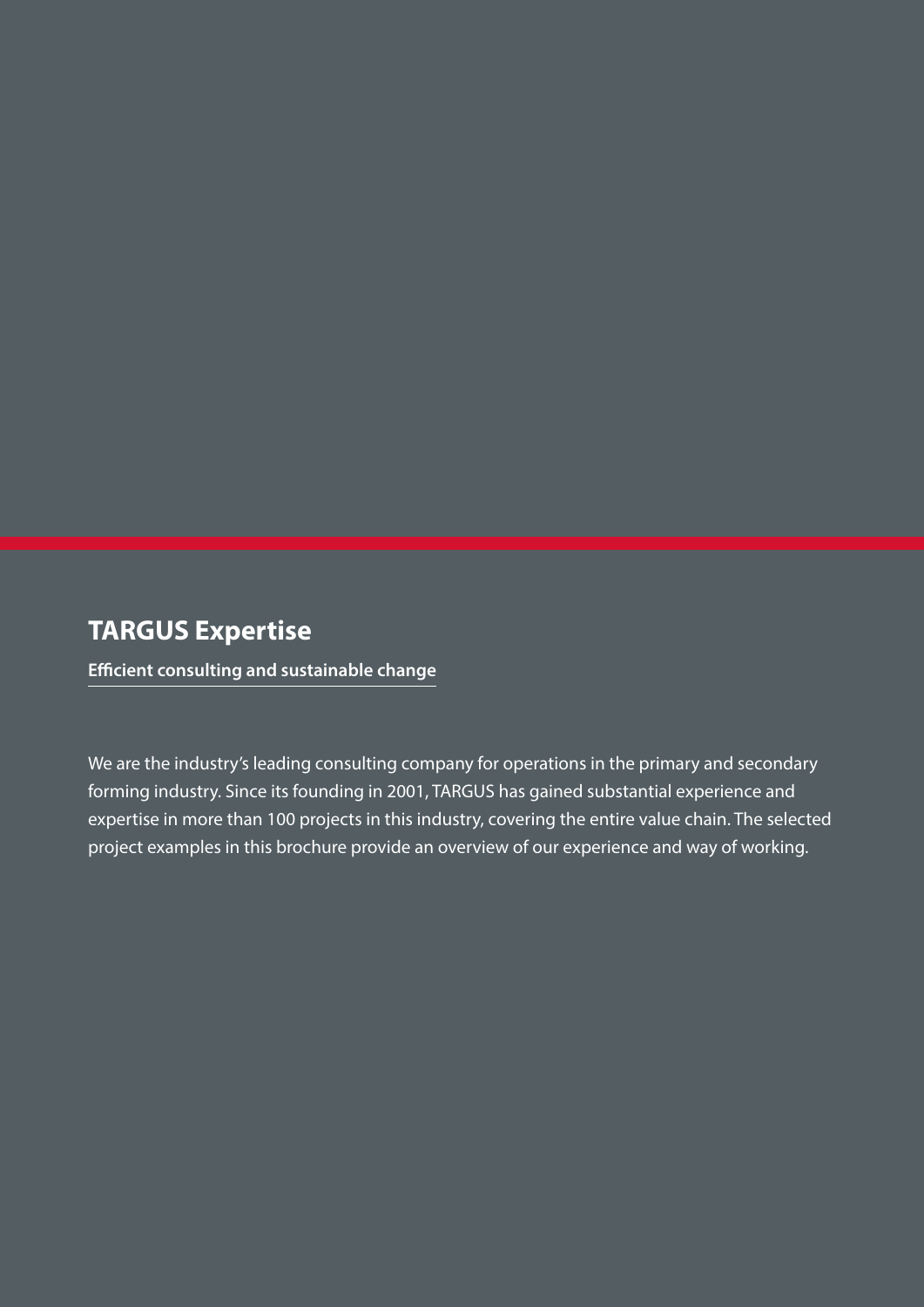### **INHALTSVERZEICHNIS**

|                     | Success through tailored solutions and systematic implementation                         |  |
|---------------------|------------------------------------------------------------------------------------------|--|
|                     | Project overview and focus areas                                                         |  |
| <b>Foundry</b>      | Result-driven improvement roadmap                                                        |  |
|                     | More transparency and fact-based action definition                                       |  |
| <b>Forge</b>        | Utilizing optimization potential                                                         |  |
|                     | Identifying bottlenecks                                                                  |  |
|                     | Defining the actual capacity baseline                                                    |  |
| <b>Rolling Mill</b> | Turning a data graveyard into a goldmine                                                 |  |
|                     | \$10M in 10 weeks                                                                        |  |
|                     | The best of two worlds                                                                   |  |
| <b>Press Plant</b>  | Fast implementation increases acceptance                                                 |  |
|                     | Making the organization more efficient                                                   |  |
| <b>Your Project</b> | Full remuneration only expected with full satisfacation                                  |  |
|                     | Realize sustained results with TARGUS                                                    |  |
|                     | Our commitment for your success                                                          |  |
|                     | Example Methods for the Primary and Secondary Forming Industry  18<br>Applied and proven |  |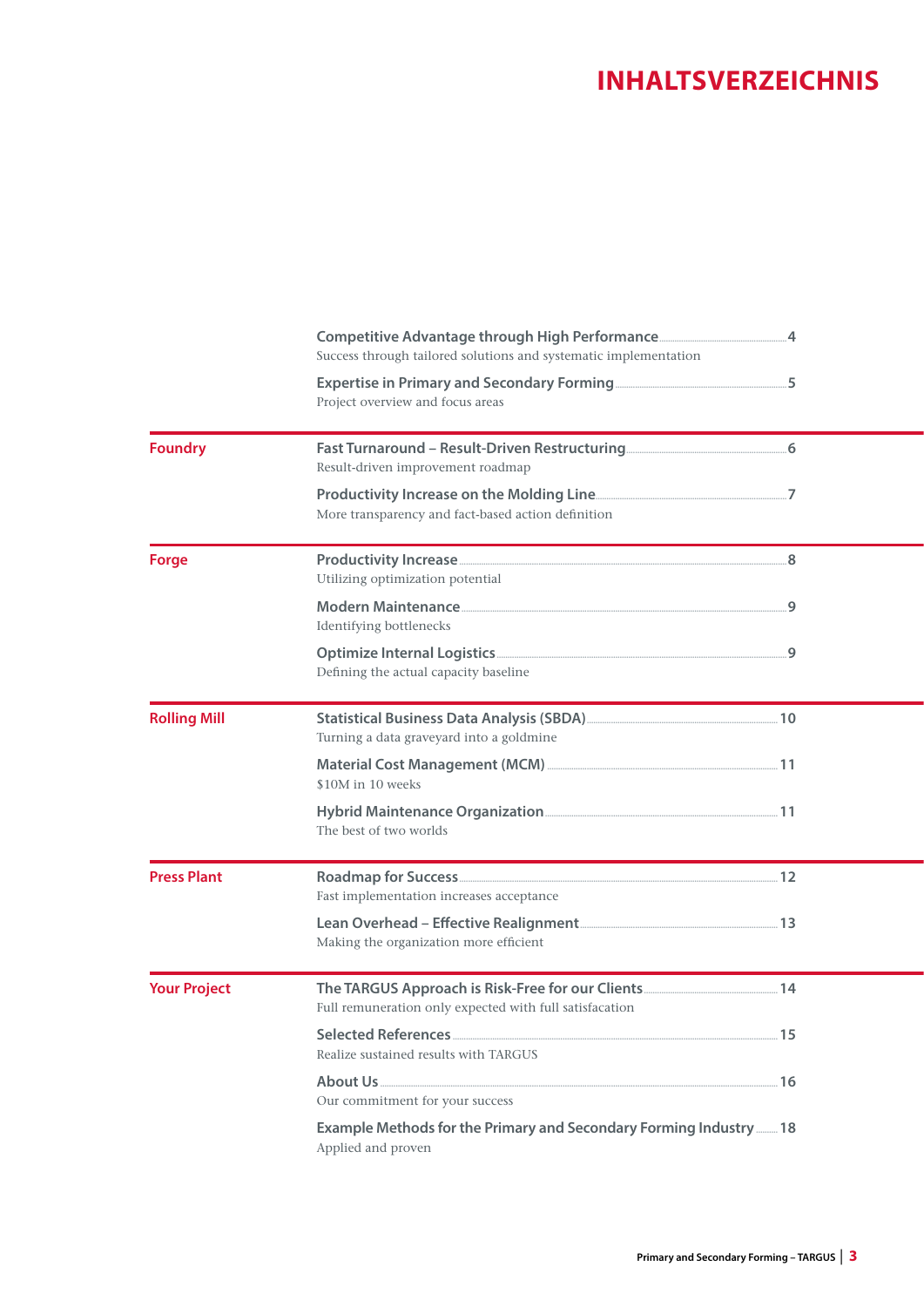

### **Competitive Advantage through High Performance**

#### **Success through tailored solutions and systematic implementation**

Competitive advantages are not based on standard solutions or theoretical concepts. To be successful in the long term, solutions must be innovative with goal-oriented implementation.

#### **Equipped for the future**

Market-saturation, lower demand, changes in global trade, and macro trends have led to reduced global metals prices. Additionally, China and India are likely to remain highly competitive in this industry in the near future, with further competition emerging from other Southeast Asian countries.

Pressure will continue to be driven by the automotive industry, one of the largest consumers of metal. Ever-increasing fuel efficiency requirements and stronger emission regulations in the automotive industry will continue the trend of adopting lighter fabrication materials. This will continue driving growth of new materials and alloys; aluminum, magnesium, plastics, and composites.

These factors have put immense cost pressure on primary and secondary suppliers, leading to site closures, layoffs, other cost-cutting efforts, and acquisitions.

To overcome these challenges, companies are turning to innovative products, process optimization, and data analysis to help close the gaps. Those that cannot adopt new ways of doing business and improve their cost position will shut their doors, or fall victim to market consolidation.

Over the past decades, we have used our tailored consulting approach to decisively support companies in the foundry and forming industry. With our support, our clients have achieved significant and lasting organizational and operational cost improvements.

#### **Sustainable results through tailored solutions**

Our experienced consultants will identify your unique potentials and use our proven methods to maximize your return on capital.

Learn more about TARGUS, and our methods, and our results with project examples in the following areas:

- Foundry
- Forging
- Rolling
- Stamping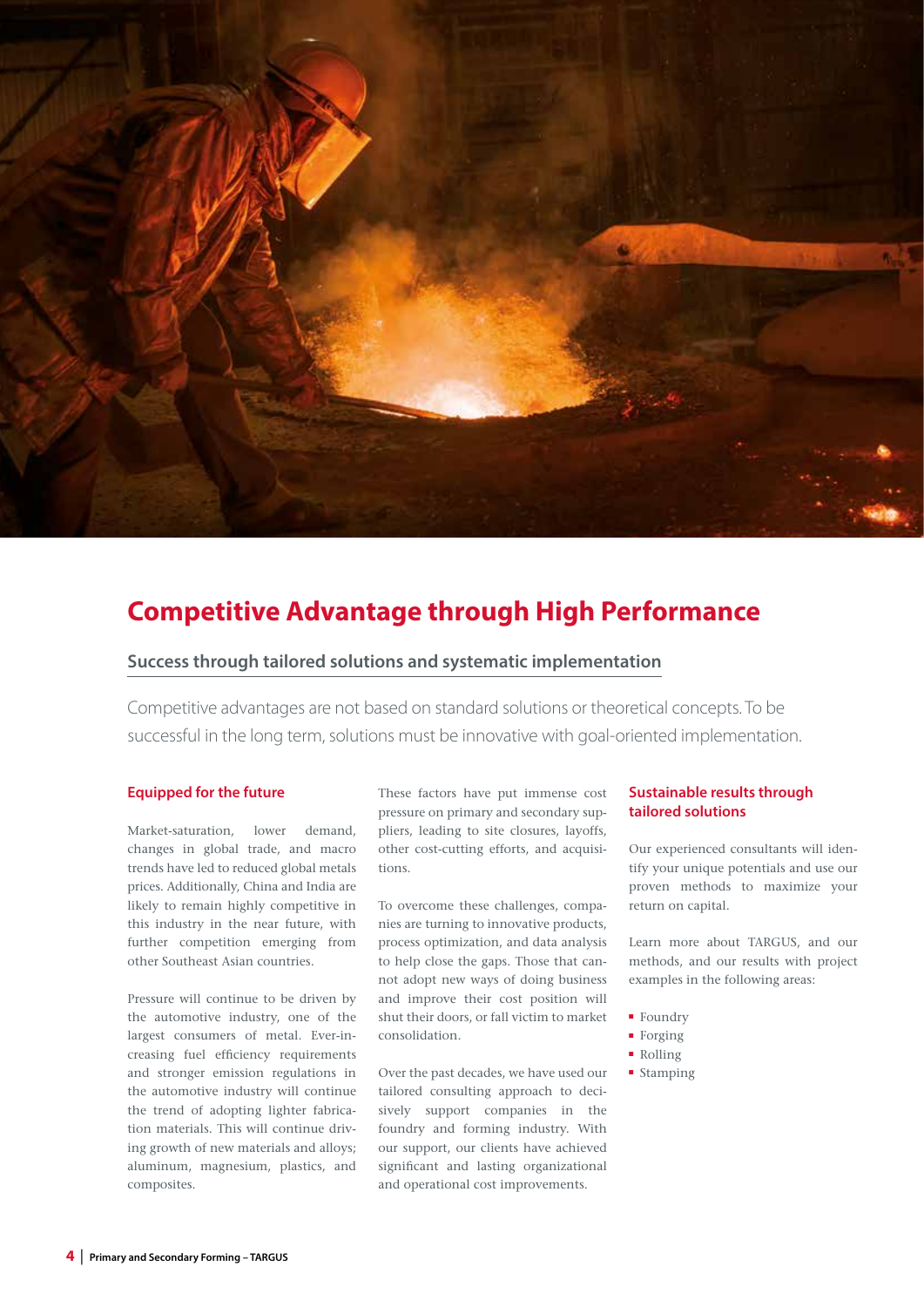# **Expertise in Primary and Secondary Forming**

TARGUS uses an integrated consulting approach for optimization along your entire value chain. Using our extensive industry experience, we work side-by-side with your organization to develop tailored solutions. We then drive implementation to ensure you achieve sustainable P&L impacts.



#### **Project examples for primary and secondary forming**



#### **Overview of TARGUS project review**



**Company culture is "successful implementation"**

#### **Efficiency improvements**

- $\rightarrow$  Performance transparency
- > Implemented roadmaps for performance improvements
- **a** Improvements in operational procedures
- $\rightarrow$  10 40% cost reductions

#### **Lean overhead and lean quality**

- $\rightarrow$  Process and interface optimization
- → Roadmap for sustainable overhead cost reductions
- $\rightarrow$  Process optimization with lean methodoly
- $\rightarrow$  10 25% cost reduction

#### **Material cost management**

- $\rightarrow$  Cost transparency
- Sustainable programs for material and service cost reduction
- $\rightarrow$  Mindset change to significantly reduce waste
- $\rightarrow$  8 20% cost reduction

#### **TARGUS works.**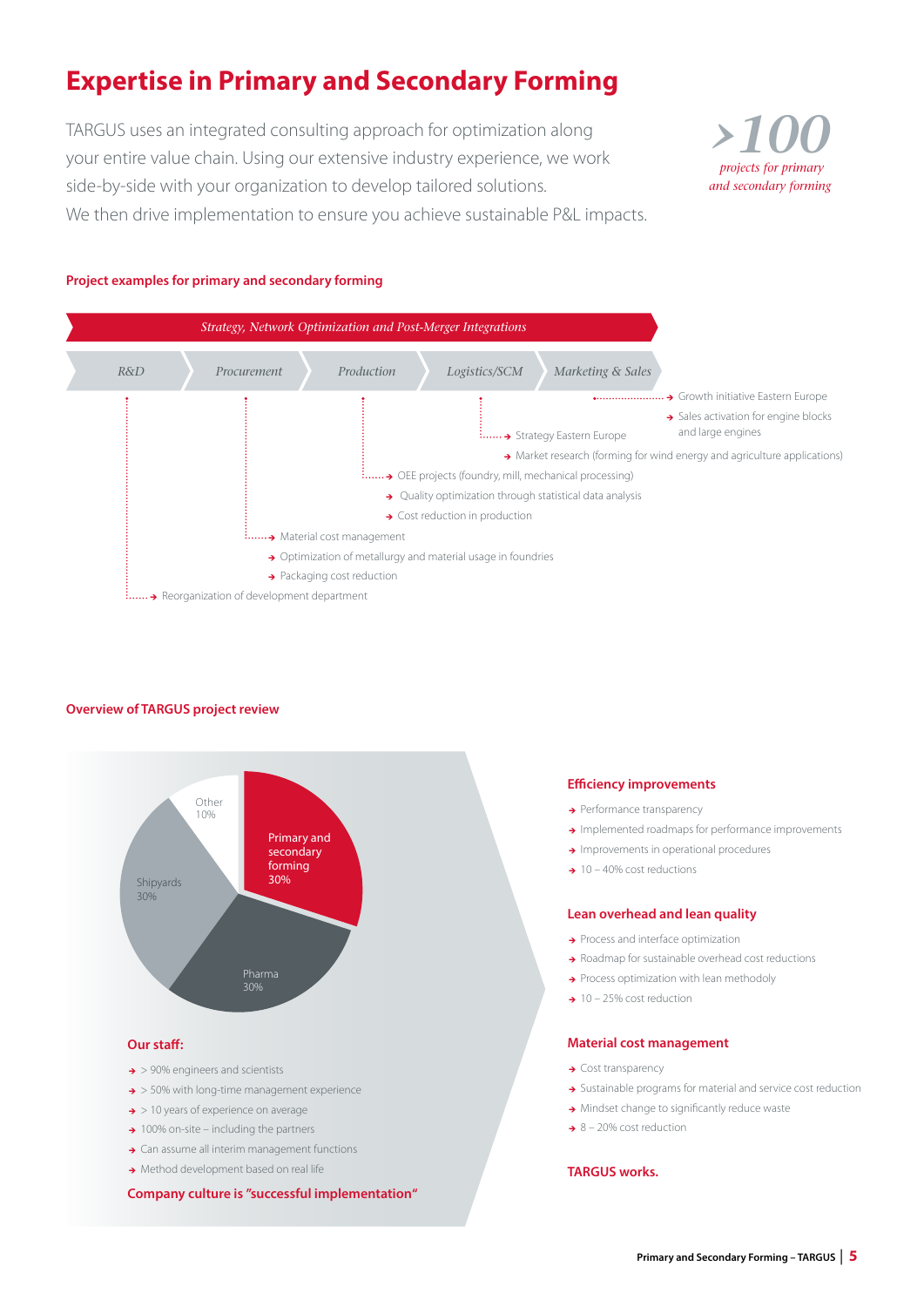

### **Fast Turnaround – Result-Driven Restructuring**

With our Fast Turnaround approach, we systematically examine all possible improvement levers to identify the best opportunities for achieving rapid and significant P&L improvements. We ensure evaluation of all levers through in-depth analysis of financial results, operational KPIs, and spending data. Improvements are then developed to target the largest potentials identified anywhere in the organization.

#### **Project Results**

- $\rightarrow$  Roadmap for creating transparency
- → OEE increase of 7% with existing molding equipment (target: > 4%)
- $\rightarrow$  Total personnel and material cost savings of more than 14% (target: > 10%)
- $\rightarrow$  Definition of new sales approach based on potential client analysis as well as organizational adjustments for new products and markets

A global manufacturer of iron came to us about the dire situation of two of their foundries. Both facilities employed our Fast Turnaround approach to return to profitability.

#### **Roadmap for improving results**

Through a complete review of financial results, operational KPIs, and spending at both facilities the following approaches were identified as having the most potential for rapid P&L effect:

- Productivity improvement on the molding lines and in the blow room
- Material cost reduction (purchasing, extended workbench, and maintenance)
- Sales activation and acceleration

In six cross-functional teams, consisting of diverse specialties and seniority levels, a detailed roadmap was developed, improvement goals identified, and countermeasures were defined for immediate implementation. These measures included optimization of sand preparation, improvements to the melting process, and cost reduction through efficient utilization of materials. Position improvements and process improvements were made in each of these areas. To activate sales, we identified new products to expand the client's portfolio. Additionally, we screened target customers and markets to develop tailored acquisition approaches which resulted in increased sales and improved competitiveness.

This project's success was due to the involvement of nearly all on-site personnel, their ownership of project goals, their involvement in implementation, and continuous project progress tracking that we developed specifically for the client.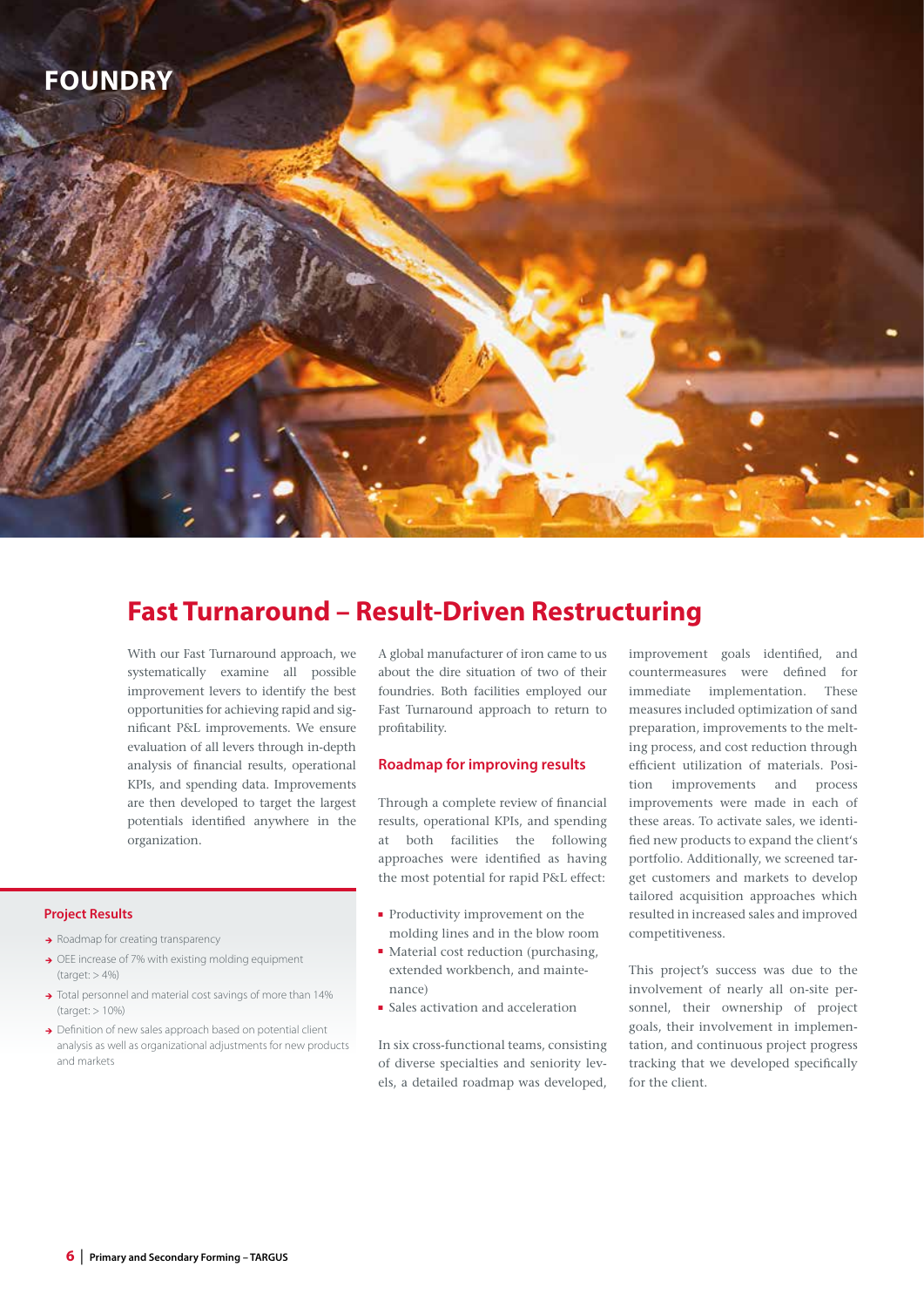#### **TARGUS Fast Turnaround**



1 Including a reduction of capital employed

### **Productivity Increase on the Molding Line**

Overall Equipment Effectiveness (OEE) is an ideal productivity indicator for foundries. With OEE, key operational statistics – machine availability, performance, and quality – are measured against the highest theoretical output. This approach provides a transparent view of production performance and highlights areas with the biggest potential to make significant P&L improvements.

At a large family-owned iron foundry, this approach was used to increase output to meet increased orders and avoid additional capital investment. Prior to the project, the foundry planned to seek funding for a costly expansion of their molding line to capture increased demand. Unfortunately, doing so would have significantly hurt profitability. They found themselves in this situation due to a lack of transparency in production performance, which hid their true potential.

#### **More transparency and clear definition of improvement measures**

To create concrete steps toward increased productivity, close cooperation with the foundry staff, maintenance experts, and leadership team was key. Their close participation allowed them to own and implement new processes to completely capture and document all production disruptions. This level of involvement and documentation allows for the meaningful analysis that delivers insight about productivity issues.

The tracking of degree of implementation and results were important measures for the success and transparency of the project. Visualization of results enables teams to see their status and project progress easily. Rapid feedback helps to maintain team momentum while continuing to implement improvements. The key factors of success for this project were consistent focus on mutually developed goals, continuous implementation, and the rapid development of countermeasures for deviations to planned results.

As part of the project, employees received continuous improvement training to ensure the successful integration of all measures and sustained results.

#### **Recording and visualization of ministops for a forming line**



- $\rightarrow$  Increase in productivity > 30% (target: 23%)
- $\rightarrow$  Avoidance of additional capital investment
- $\rightarrow$  Sustained results through continuous improvement
- $\rightarrow$  Transparency of current productivity KPIs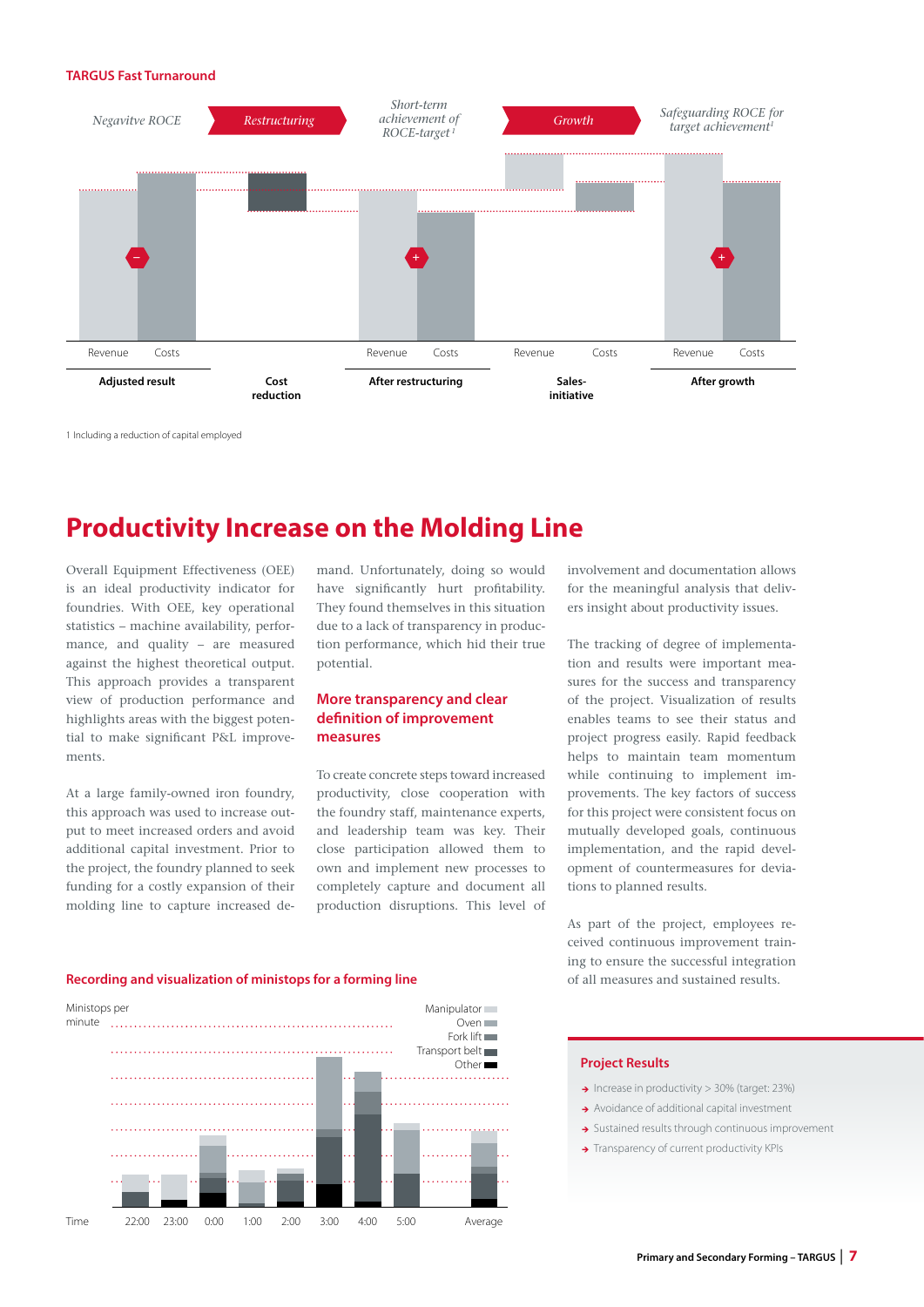

### **Productivity Increase**

A forging company with 2,500 employees sought to increase productivity, reduce finished goods inventory, and improve customer satisfaction.

Due to the high amount of product variation, components were built in small to medium-sized batches. This led to frequent setup processes, resulting in start-up difficulties; disruptions became a regular part of production for this company.

We were able to accomplish significant productivity increases through creating transparency in production. To help drive transparency efforts, a committed

#### **Project Results**

- → Development and implementation of a shop floor KPI system
- $\rightarrow$  OEE increase by more than 35%
- $\rightarrow$  Sustained adoption of reporting system by all areas and management

#### **Example of OEE at a forging line**



implementation team was installed at defined stages of production. Each team was equipped with tailored reporting and visualization tools. Additionally, critical changeover steps were optimized to reduce setup times at each forging press.

Through better definition of key performance indicators, the establishment of a production data collection system, analysis, bottleneck optimization, and data visualization, significant optimization potentials were identified and captured.

The key to achieving success was the rapid and consistent implementation of practical solutions. This was achieved through the tailored reporting and visualization tools created for their unique production, which were adopted by all areas of management.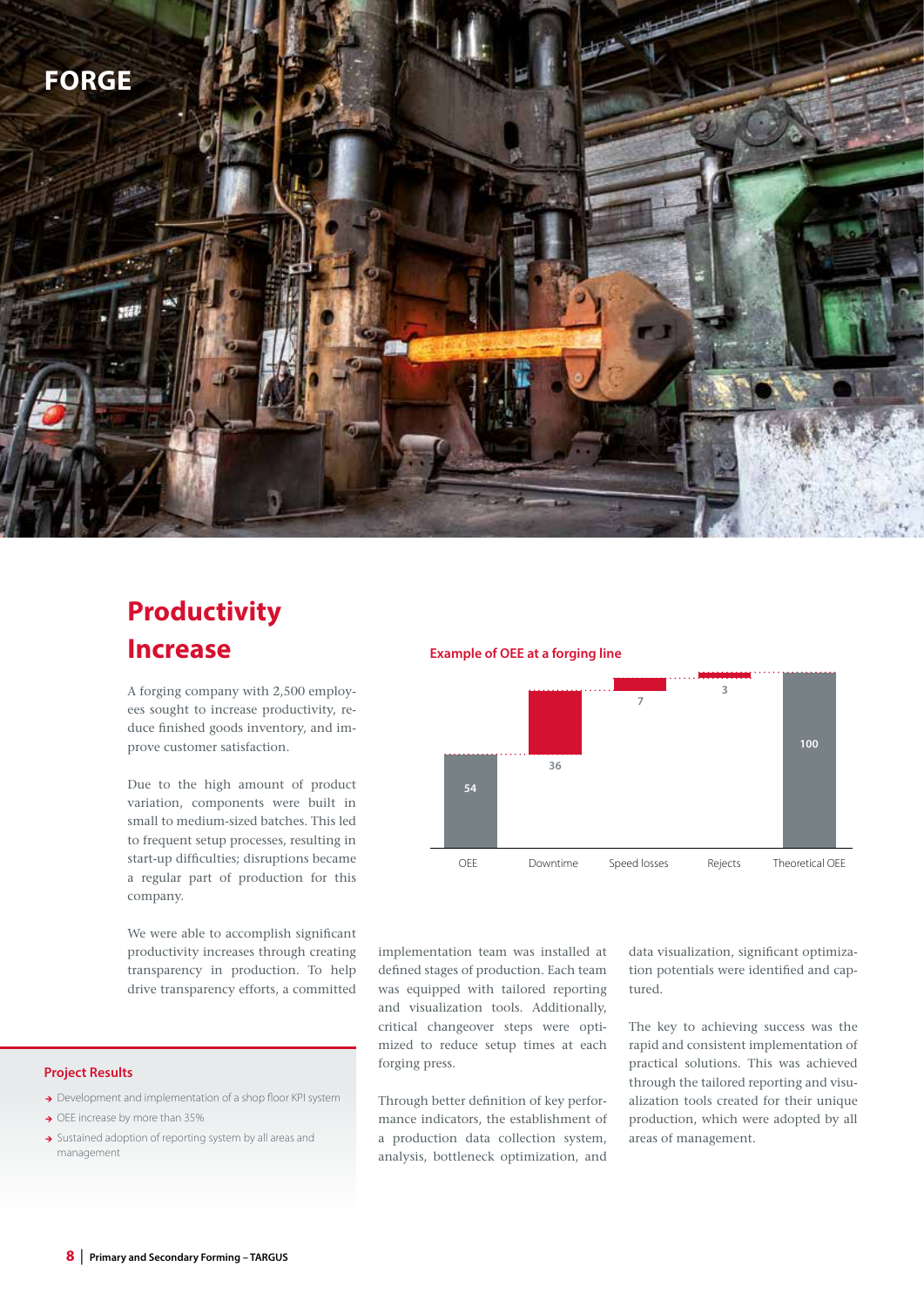### **Modern Maintenance**

Maintenance is essential for equipment availability and is a primary driver of a company's output, and therefore its bottom line.

At a drop forge client, the maintenance plan has not been able to adapt to the changing conditions into which the business had grown. The result was an overallocated, underprepared, and excessively expensive maintenance program that was only capable of providing underwhelmingly low equipment availability.

#### **Reorganization of maintenance**

As a first step, we implemented modern maintenance methods, such as Total Productive Maintenance (TPM) and Reliability-Based Maintenance (RBM). The key to driving adoption of these new

approaches was through involving shop floor personnel in the development of new maintenance activities and countermeasures. Employee representatives were involved at an early stage to plan and implement the reorganization of the maintenance area. This was done specifically to establish a high acceptance level of the new approaches by personnel.



#### **Project Results**

- $\rightarrow$  Increase in plant availability by 13% (target: 8%)
- Reduction of maintenance overtime by 66%
- > Labor cost reduction and optimization of positions through new shift model

### **Optimize Internal Logistics**

When considering process improvements, internal logistics are often neglected. However, internal logistics offer numerous starting points for increasing efficiency.

Due to mature processes in large plants with a wide range of manufacturing, optimization of production planning traditionally takes place within each department. This leads to issues with harmonization of processes and a less than optimal state for all processes. Typically, symptoms of this can be seen in unbalanced production quantities. This imbalance leads to increased work in process (WIP), inefficiencies in logistical processes, increased material handling, and ultimately increased throughput times.

#### **Expose vulnerabilities**

Our data-driven value stream analysis enabled the transparency needed to identify weak points in internal logistics. This process started with the targeted collection of production and capacity data. Thus, we identified logistics activities and internal transport routes to be optimized for reduced throughput times. For a typical foundry, throughput improvements and capacity harmonization across forging, thermal treatment, mechanical processing, painting, and assembly are achievable.

#### **Capactiy analysis for internal logistics**



- → Cost savings of more than 20% for internal plant logistics
- $\rightarrow$  Significantly reduced inventories and throughput times
- $\rightarrow$  Implementation of the measures in less than six months
- $\rightarrow$  Sustainability through an individually adapted KPI system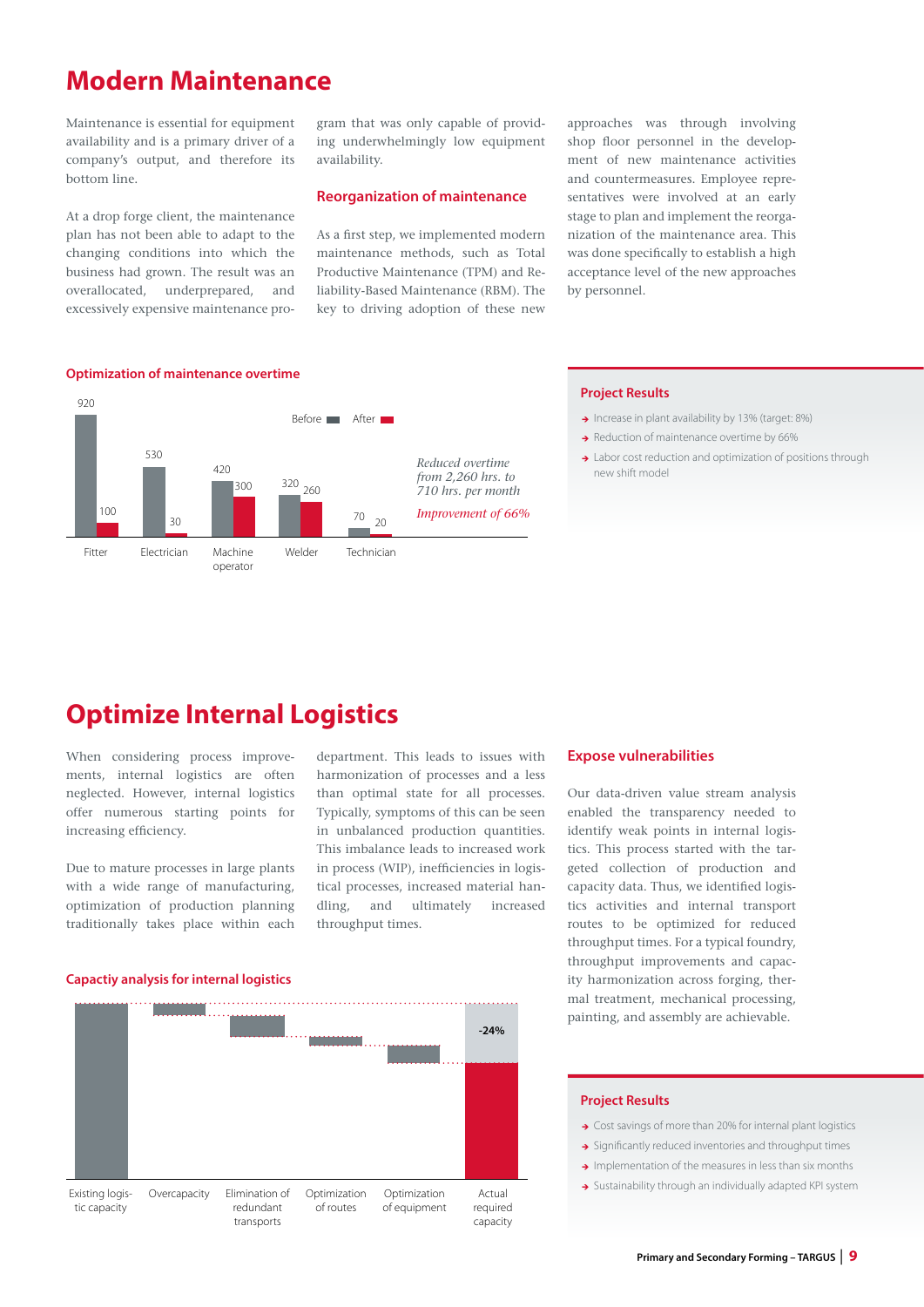### **ROLLING MILL**

# **Statistical Business Data Analysis (SBDA)**

The Statistical Business Data Analysis method developed by TARGUS provides data driven insights for complex interdependent processes. In highly automated production facilities, large amounts of production data are collected at nearly every process step. In most cases, a majority of this data remains unused.



For a large aluminum rolling mill, we used this method to identify and remedy the root cause of significant, but sporadic, quality issues on a precision rolling mill – greatly improving customer satisfaction and a reduction of returned material.

#### **A data gold mine instead of a data graveyard**

An SBDA analysis was conducted which evaluated the last three years of production data, along with all available data from preliminary process stages: the aluminum smelter, suppliers, and even

weather measurement data. An analysis was conducted to determine the relationships between process variables and the resulting quality problem. With this approach and close collaboration with technical experts, the root cause was determined. The root cause relationships which were uncovered also provided management with a new understanding of their unique manufacturing conditions.

- $\rightarrow$  Identified root cause of the quality issue
- $\rightarrow$  Countermeasures for the quality problem implemented
- $\rightarrow$  Reduction of operating costs due to improved quality
- $\rightarrow$  Reduction of customer complaints and returns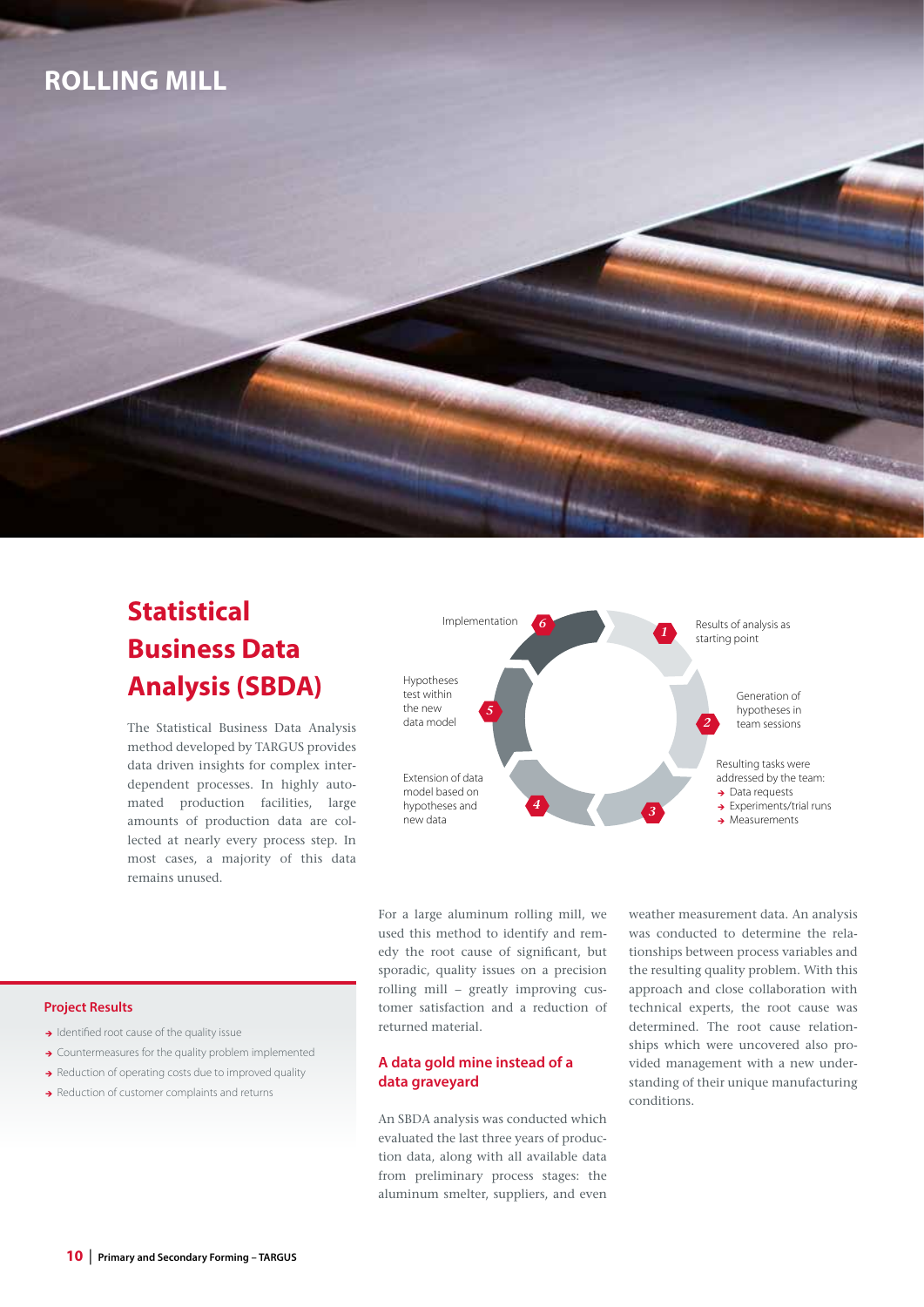### **Material Cost Management (MCM)**

Material costs are often actively influenced by only a few employees in the purchasing department. Although materials account for a large part of the total costs in the primary and secondary forming industry, the levers to drive prices down are rarely utilized to their fullest.

Together with TARGUS, a large rolling mill launched an aggressive initiative for massive material cost reduction.

#### **10 in 10**

Savings of \$10M were defined in just 10 weeks. With our tailored approach to material cost management, we were able to systematically optimize consumption habits, material specifications, and logistics costs along the value chain. Additionally, the formation of interdisciplinary teams and the expansion of the purchasing department's authority were essential to achieving success.

Our experienced consultants trained and coached each of the client team leaders in the TARGUS methods. As the team leaders became effective in the new methods, our consultants acted as advisors and coaches to help with unforeseen hurdles.

#### **Project Results**

- $\rightarrow$  More than \$10M in savings potential identified
- $\rightarrow$  Customer employees became qualified as MCM team leaders
- > Sustained implementation of all measures

### **Hybrid Maintenance Organization**

In an effort to improve maintenance's reaction speed to downtime events, a client chose to dismantle its centralized maintenance organization. They were able to achieve their goals, but the new structure created a new problem – specialized knowledge was kept in a decentralized manner (i.e. redundant costs spread across different locations and shifts, and a lack of transparency). The customer ultimately faced significantly higher maintenance costs as a result and was now concerned about the impact on their bottom line.

**The best of two worlds**

Our goal was to implement a hybrid maintenance organization. To achieve this, employees with specialized knowledge were brought together; programmers, hydraulics experts, and certified welders. These key personnel were physically centralized for better coordination and collaboration.

To drive costs down, processes outside the core capability of the on-site maintenance team were outsourced to a third-party maintenance service that was able to improve efficiency in these processes. Additionally, detailed work planning and cost coordination, facili-

tated by the new centralized group, ensured the company's own services were cost effective.

In the end, each facility's maintenance program focused on providing critical production support. In this way, a considerable reduction in external maintenance requirements were achieved without the need to build up in-house staff, costs were reduced, and maintenance responsiveness was increased.

#### **Maintenance organization – the best of two worlds**

### Day shift Pool of specialists Early shift Late shift Night shift Early shift Late shift Night shift Early shift Late shift Night shift *Requirements regarding planning process* direct access direct access direct access direct access direct access direct access direct access direct access *Rolling mill 1 Rolling mill 2 Finishing line*

- → Reduction of maintenance expenditure by \$2.20M (2M€)
- $\rightarrow$  Reduction of maintenance costs without loss of productivity
- $\rightarrow$  Introduction of effective work planning
- Increased transparency and collaboration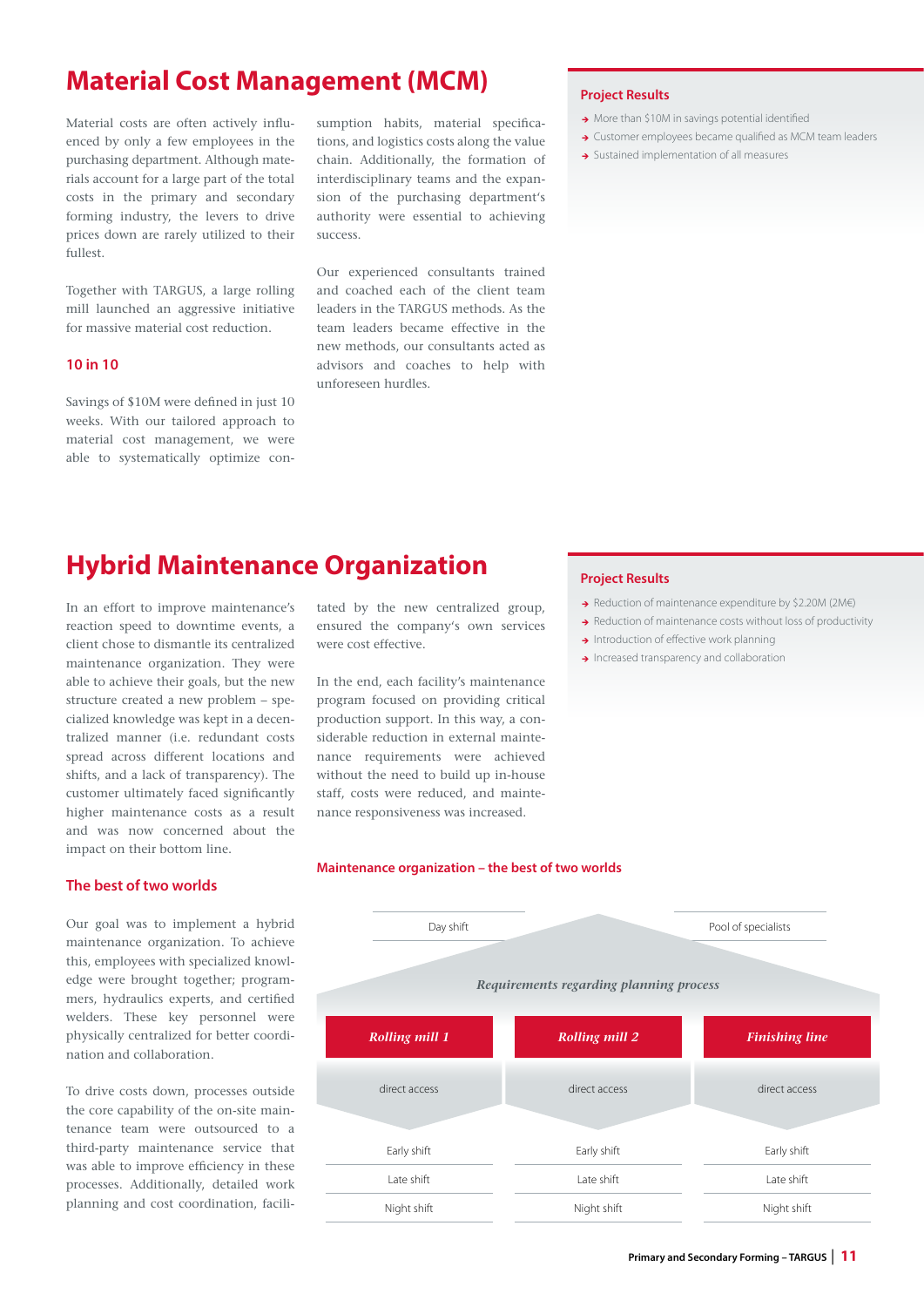

### **Roadmap for Success**

A large network of stamping facilities supplying the automotive industry had the goal of reversing their steadily deteriorating profitability. Consisting of a head office and six plants of different sizes, most of the facilities were operating at a loss.

Our proven Fast Turnaround process was used to quickly reverse profitability issues. In this process, the Roadmap for Success was developed side by side with management and key SMEs (subject matter experts). This roadmap created the strategy for generating additional benefits for the entire group and was binding for all employees based on the public commitment by management.

The first step was to create transparency around the current situation of the company. The key areas for transparency were:

#### **Project Results**

- ◆ Cost reduction of 23% (target: approx. 20%)
- High degree of employee engagement and skill transfer
- $\rightarrow$  Return to profitability

#### **Profit development over time**



- Customer profitability and expected sales
- Performance of the plants and their cost structure
- Overhead of the central office

As a result of the transparency, official financial planning needed to be significantly revised downwards. However, it became clear that an extensive cost and waste reduction program was necessary if they were to achieve a rapid earnings improvement. The plan would require participation from the head office and each facility. With all organizations participating successfully, the project was able to realize significant cost reductions of over 20%.

The unique challenge to this project was coordinating a common approach for all locations. Additionally, there were a tremendous number of employees which needed to buy into the project for it to be successful. This was resolved by establishing teams in all organizational units to ensure coordination and implementation started on day one.

Building transparency into expected sales and the actual financial situation for the company laid the foundation for this project. That level of transparency, among other things, facilitated identification of savings all the way down to individual process steps.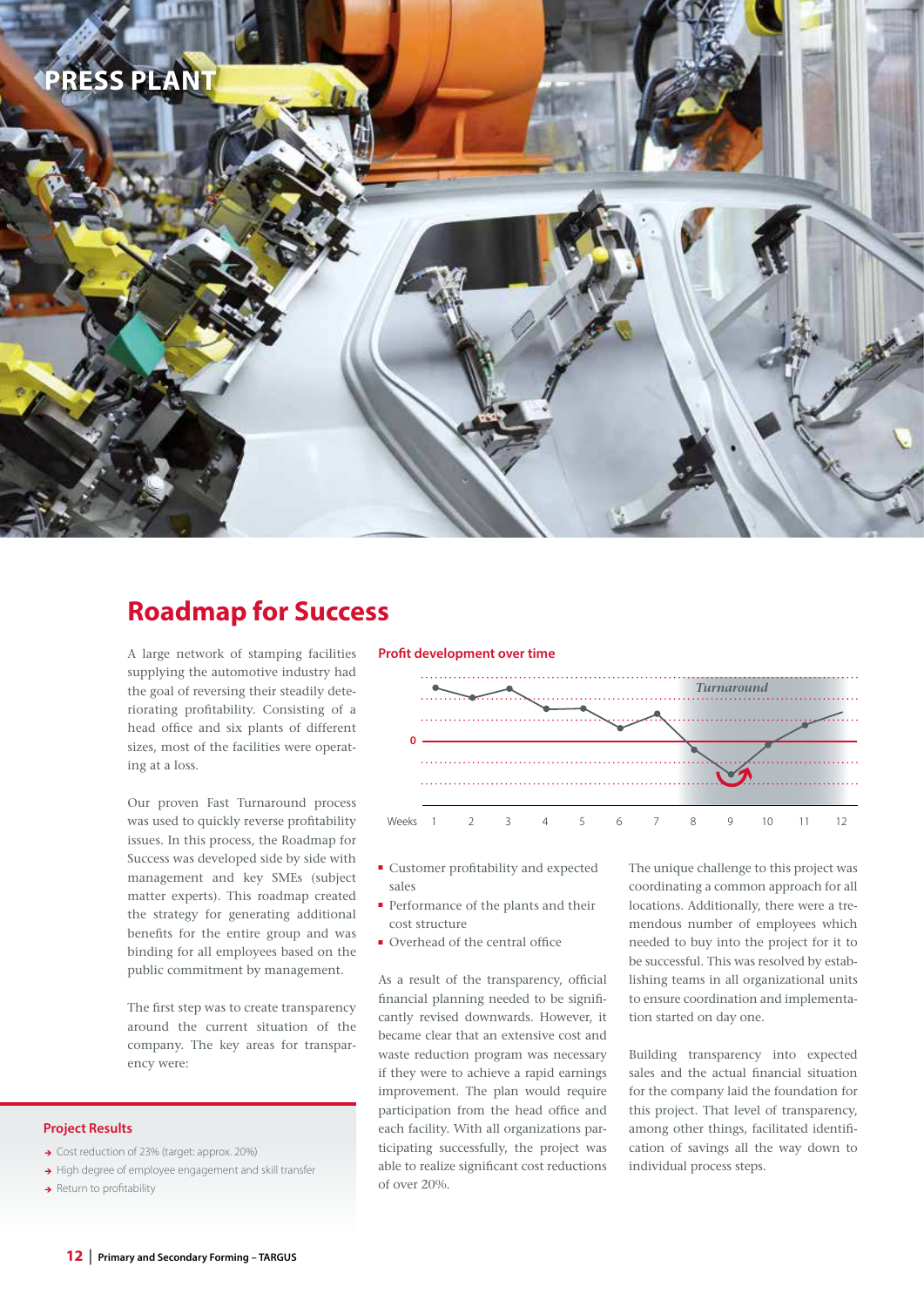### **Lean Overhead – Effective Realignment**

As demand grows, administrative roles also tend to grow. Unlike demand, these roles tend to not go away, creating more and more burden to profitability. For most organizations, ample opportunity to improve profitability can be found here. To successfully implement lean overhead, early involvement of managers and key personnel is critical.

The improvement of performance and the optimization of processes were the main levers for achieving sustained reductions in overhead costs. After detailed analysis to bring transparency to the current situation, all activities within the scope of the study were

recorded in a function matrix. Then, each process was analyzed and costs were examined.

By identifying and eliminating processes with highly skewed cost/benefit, scopes of work were reduced to just the most valuable functions in order to create sustained efficiency improvements. For additional P&L effects, a new organizational structure was developed with reduced budgets to make the new lean overhead permanent. In order to avoid pushback, we developed tailored communication strategies for employees and stakeholders.

The key success factors of this project were transparency, a high degree of communication, and clear targets setting. Additionally, by involving the management team at an early stage, we were able to increase the acceptance and speed of implementation.

#### **Project Results**

- $\rightarrow$  Cost reduction through eliminating non-value-adding activities
- $\rightarrow$  Increased efficiency through streamlining of existing processes
- → Development of new efficient business processes
- Reduction of overhead costs by over 30%

#### **Systematic Approach for Lean Overhead**

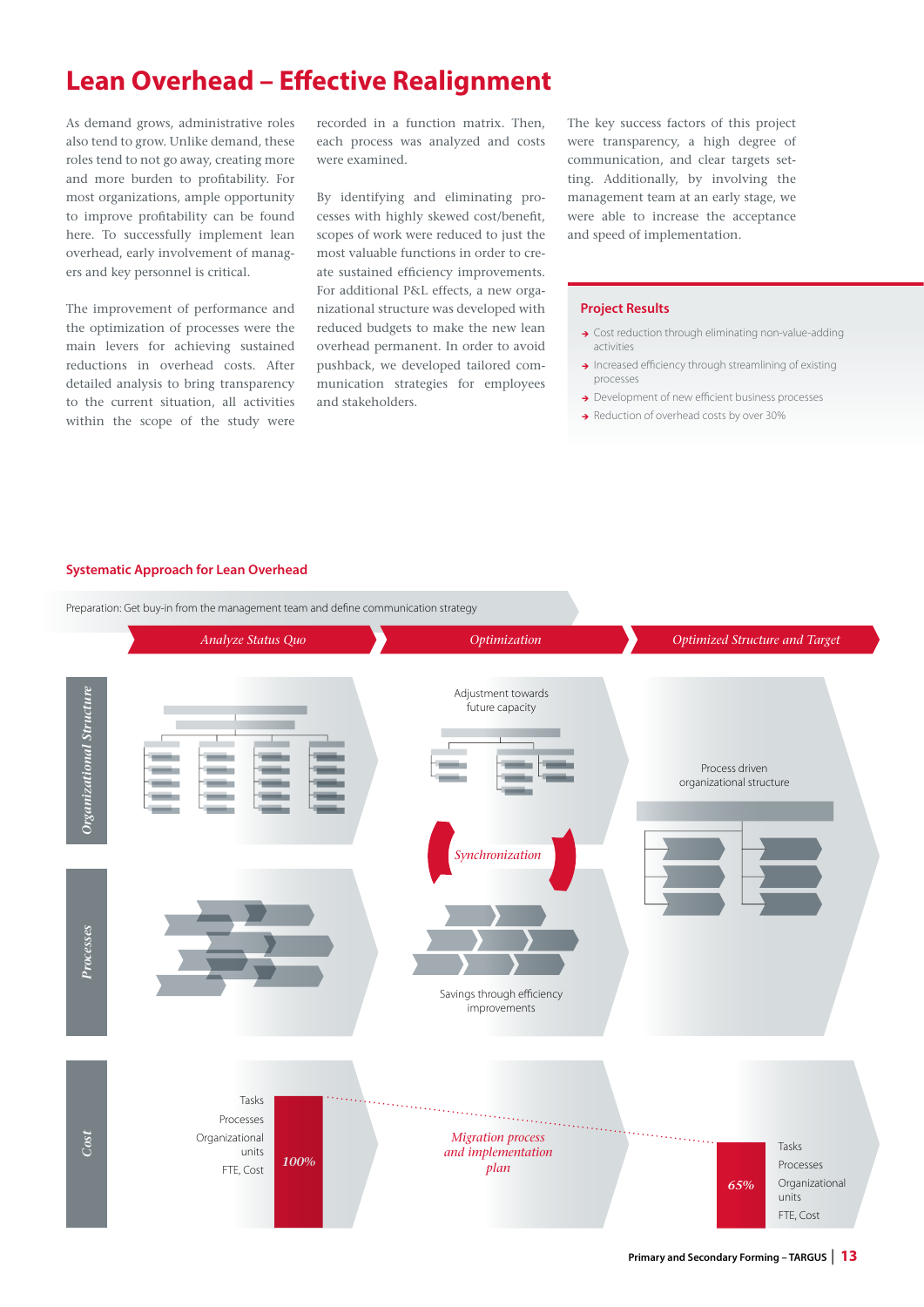### **The TARGUS Approach is Risk-Free for our Clients**

#### **Full remuneration only expected with full satisfacation**

. Prior to each project we conduct a pre-project for our client, free of charge. This allows us to evaluate the likelihood of success, and to develop a tailored proposal including estimates regarding the future potential. To ensure the achievement of the project goals, we conduct a review after the project start that additionally evaluates the project approach and team composition with regards to achieving the expected improvement potential to the full extent.



*Free of charge* **Guaranteed Results** 

*Full remuneration only if fully satisfied*

#### **We are subject matter experts**

Our consultants have years of practical management experience. TARGUS is the succesful combination of structured methods and rigid implementation, as our consulting approach does not end with an action plan. We also facilitate successful implementation to ensure achievement of our client's goals.

#### **Success can only be achieved as a team**

Technical expertise, communication, and management skills are very important to us. Successful consulting is done as a team, and our consultants are all selected to be great teammates.

Our project methodology, which has been used effectively for decades, prioritizes transparency and implementation speed – tracked through predefined milestones. To reflect our confidence in our methodology, we offer a flexible compensation model to guarantee that TARGUS will help you realize results.

.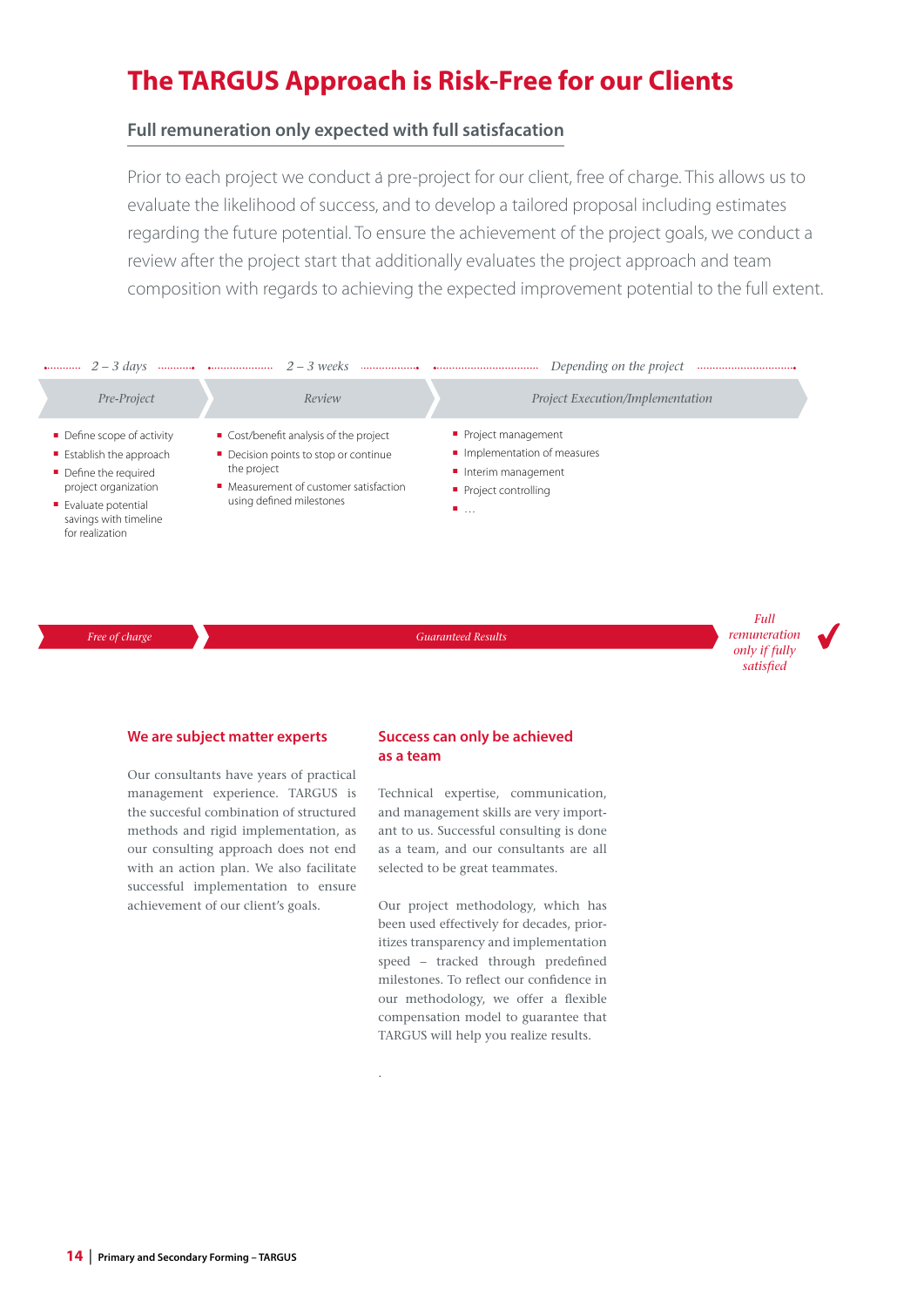# **Selected References**

### **Realize sustained results with TARGUS**

We help our customers wherever they need us. Whether domestically or internationally, at the headquarters or in local offices and production sites – our customers profit from our experience and capabilities of our consultants as well as on our proven methods.

#### **A selection of primary and secondary forming clients**

- Alunorf GmbH
- Amesbury Group Inc.
- Bochumer Verein Verkehrstechnik GmbH
- Böhler-Uddelholm
- Dana Holding Corporation
- Fritz Winter Eisengießerei GmbH & Co. KG
- Georg Fischer AG
- Gestamp Umformtechnik
- Gienanth GmbH
- Hammerwerk Erft G. Diederichs GmbH & Co. KG
- Hydro Aluminium Deutschland GmbH
- Industrieverband Massivumformung
- Johann Hay GmbH & Co. KG
- KSM Castings Gruppe GmbH
- Silbitz Group GmbH
- Tekfor GmbH
- thyssenkrupp AG
- thyssenkrupp Berco
- thyssenkrupp Forging Group
- Voestalpin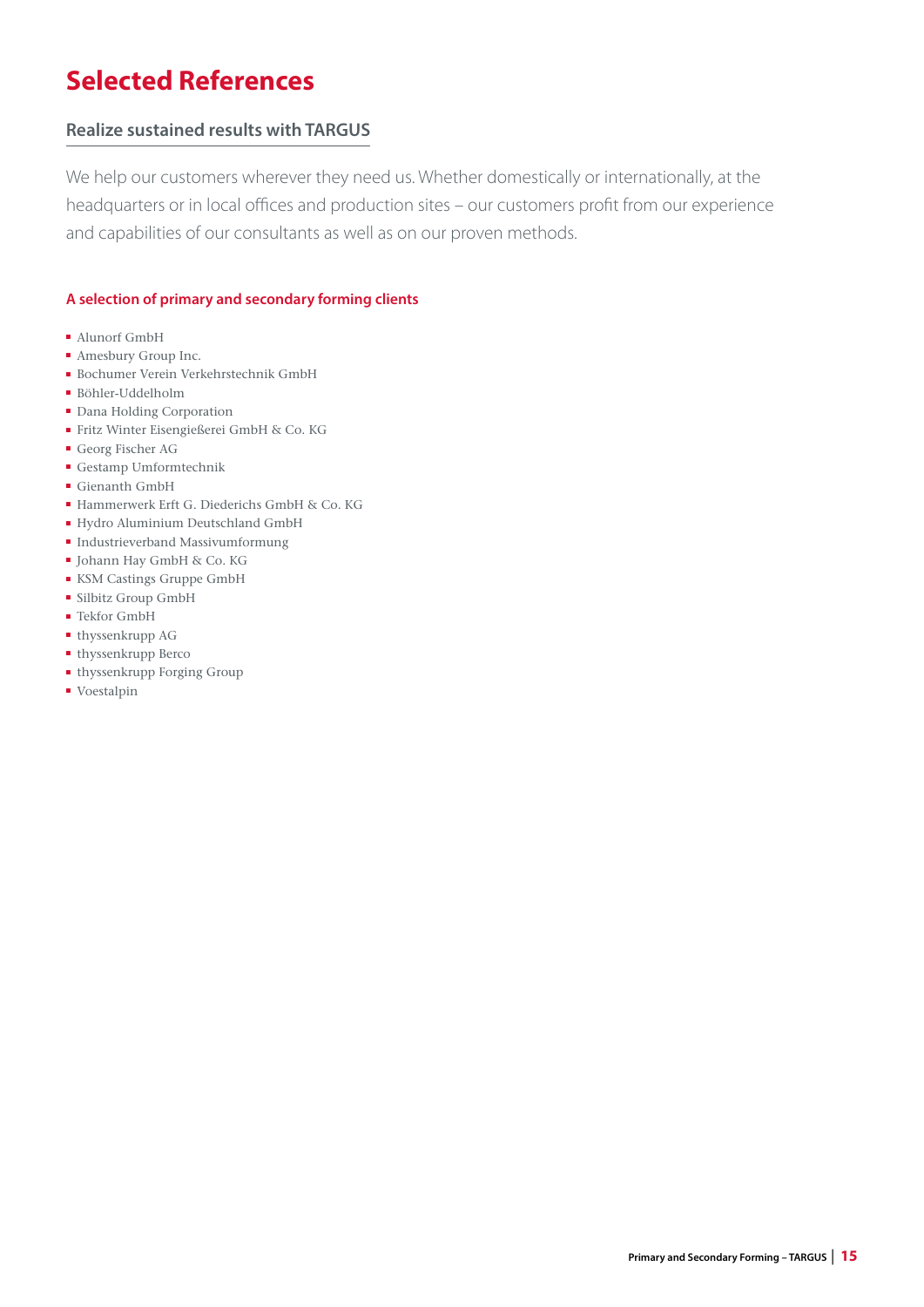

#### **Our staff:**

- $\rightarrow$  More than 60 consultants with technical competence (> 90% engineers and scientists)
- $\rightarrow$  On average  $>$  10 years of experience per employee
- $\rightarrow$  Longterm operations managers with management experience
- $\rightarrow$  Creative thinkers with extensive consulting background

#### **Our project team:**

 $\rightarrow$  Tailored team composition for your project

#### **Our areas of expertise:**

- Research and Development
- $\rightarrow$  Sales and Marketing
- $\rightarrow$  Logistics and Supply Chain
- $\rightarrow$  Purchasing
- → Operations and Production
- $\rightarrow$  Engineering and Maintenance
- $\rightarrow$  Organization and business processes
- $\rightarrow$  Strategy

#### **Our offices:**

- > Ratingen near Düsseldorf, Germany
- → Detroit, MI, USA
- → Chicago, IL, USA

#### **Our workplaces:**

- $\rightarrow$  Wherever you need us
- $\rightarrow$  100% on-site including the partners

ú.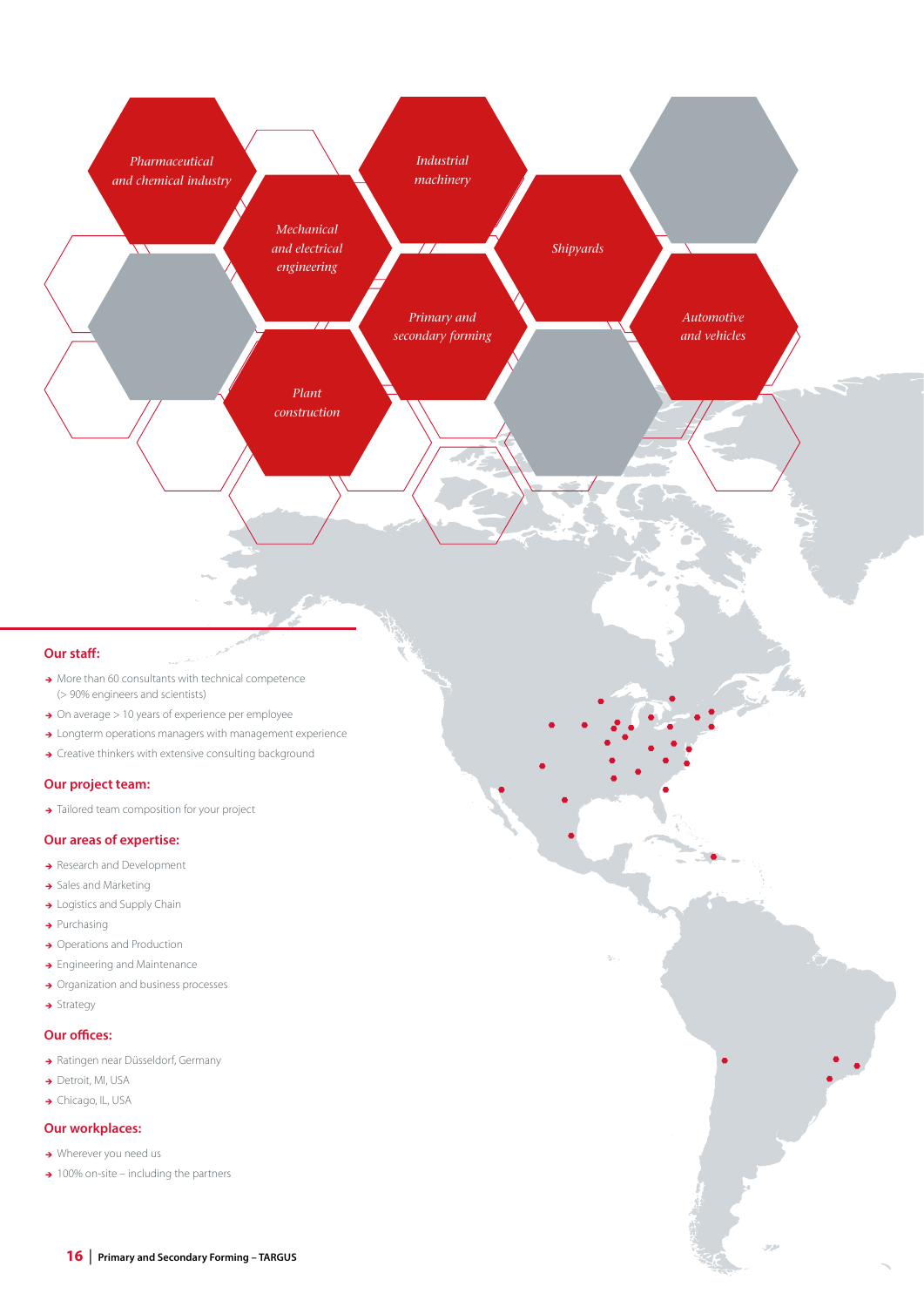# **About Us**

### **Our commitment for your success**

Fast results and sustainable change through our smart methods and implementation-driven approach.

#### **What sets us apart?**



1 WGMB Study "Hidden Champions of consulting 2020/21" (Implementability has the highest significance of all criteria for the consultant's decision)

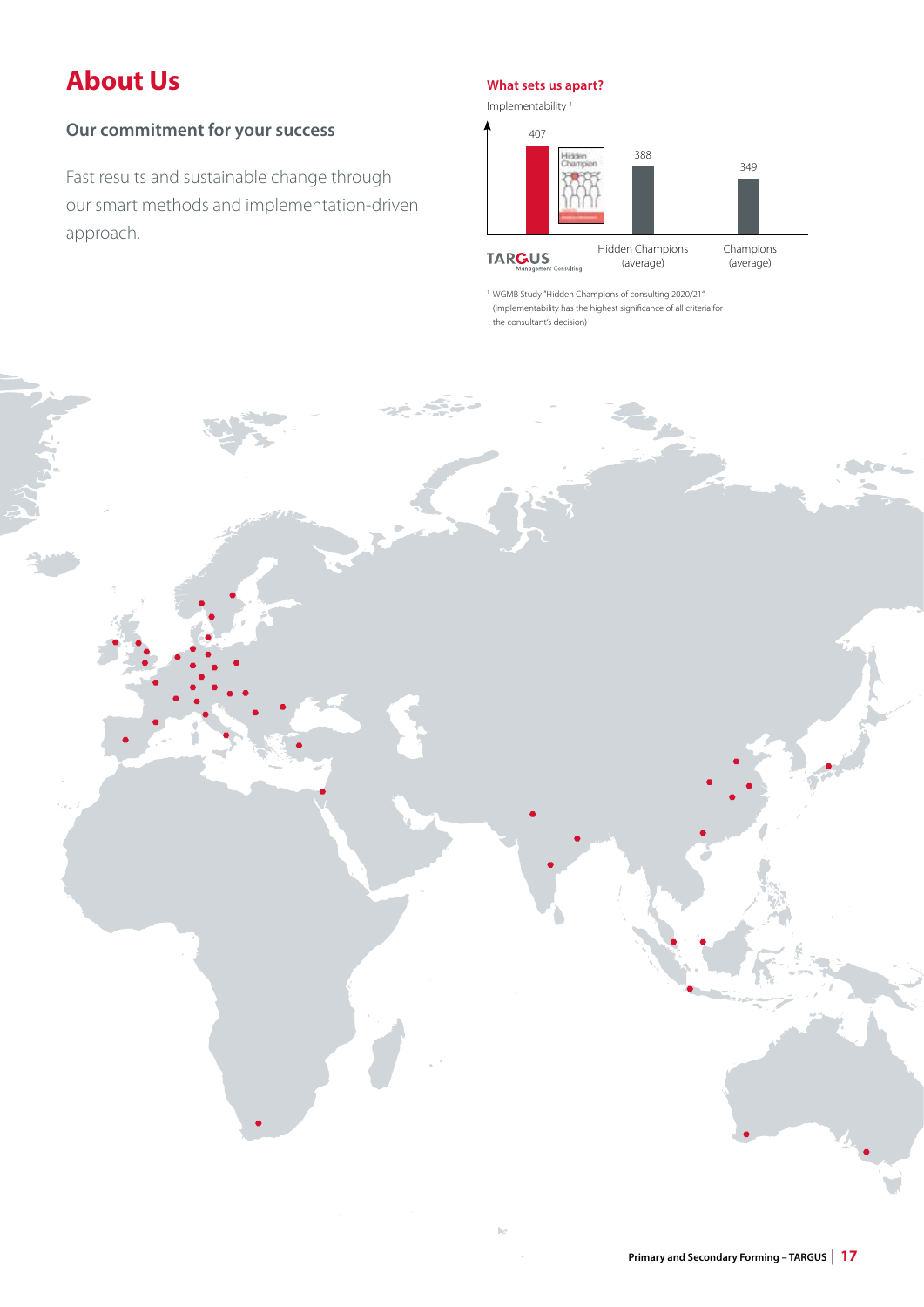# **Example Methods for the Primary and Secondary Forming Industry**

#### **Material Cost Management**

Achieving significant saving effects through changing consumption habits, utilizing new technologies, and optimizing purchasing behaviors of direct and indirect materials, as well as services. We can empower your organization to get costs down.

#### **KPI Management and Downtime Reduction**

With the right data at the right time, deviations are detected as early as possible and disturbances and downtimes are minimized through quick countermeasures, ensuring a healthy bottom line. We can bring you the transparency your organization needs.

#### **Operational Excellence**

Operational Excellence is a challenge for every company, each path to achieving this is unique. With our expertise and experience, we select the appropriate methods for your project from our OpEx toolbox and adapt them to the exact requirements of your company. We tailor to your needs.

#### **Total Productive Maintenance (TPM)**

Maintenance is essential to the healthy operation of every business. Therefore, bringing world-class practices to improve reliability and to reduce costs is of utmost importance. We have the expertise to bring your organization there.

#### **Statistical Business Data Analysis (SBDA)**

Analysis is the key to insight. We have developed methods to reduce operating costs and increase the productivity of your company through leveraging your own data. Your company sits on a treasure trove of untapped potential. We have the methods to uncover it for you.

#### **Fast Turnaround**

Declining profitability is unacceptable, and root causes are not always clear. Therefore, our consultants are experts in cost reduction, material flow and quality improvement, product development, product portfolio streamlining, lean overhead, and customer (re)acquisition – whatever might be your root cause. With our expertise and commitment to complete implementation, we can achieve the rapid turnaround your company may need.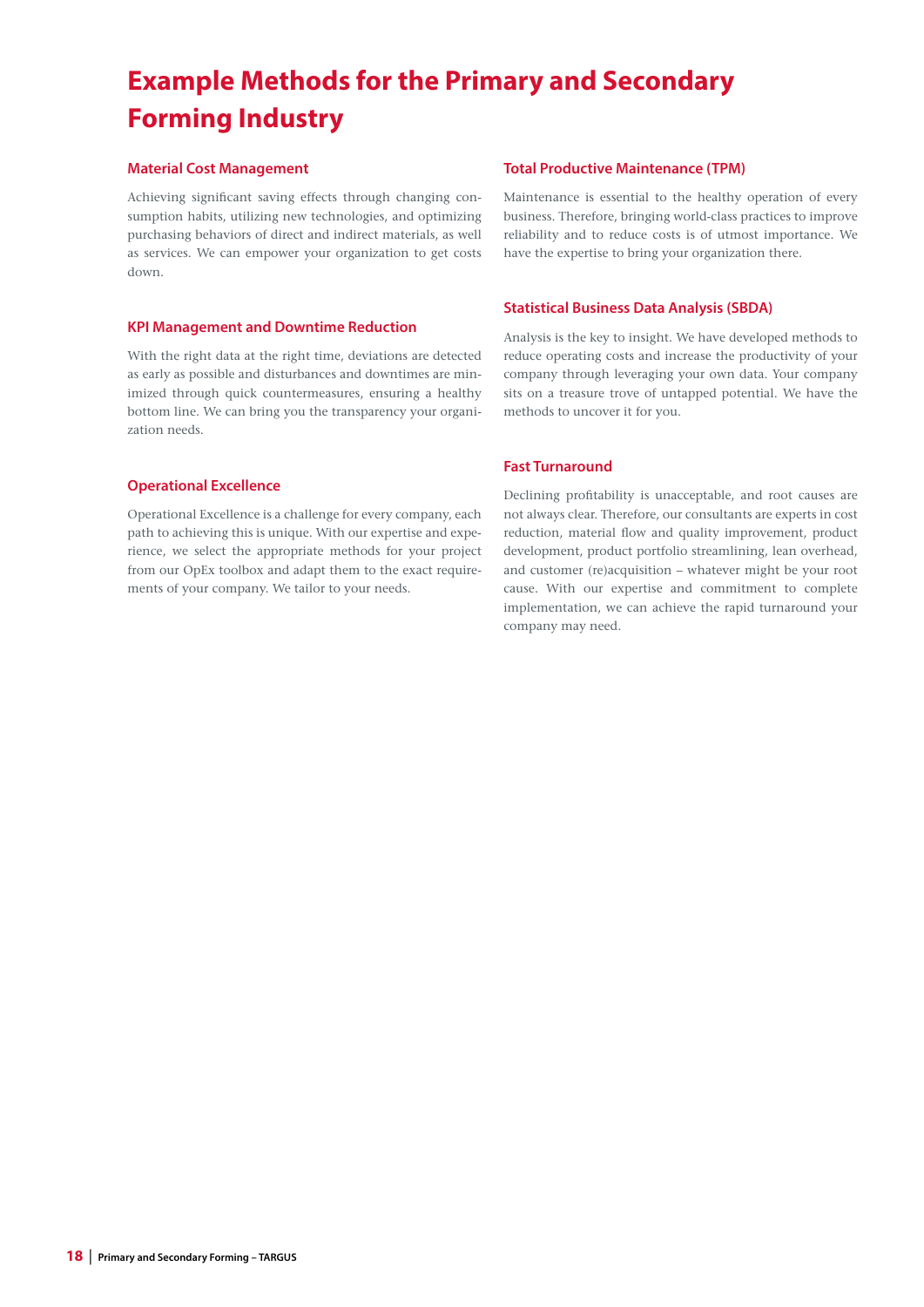**TARGUS works.**